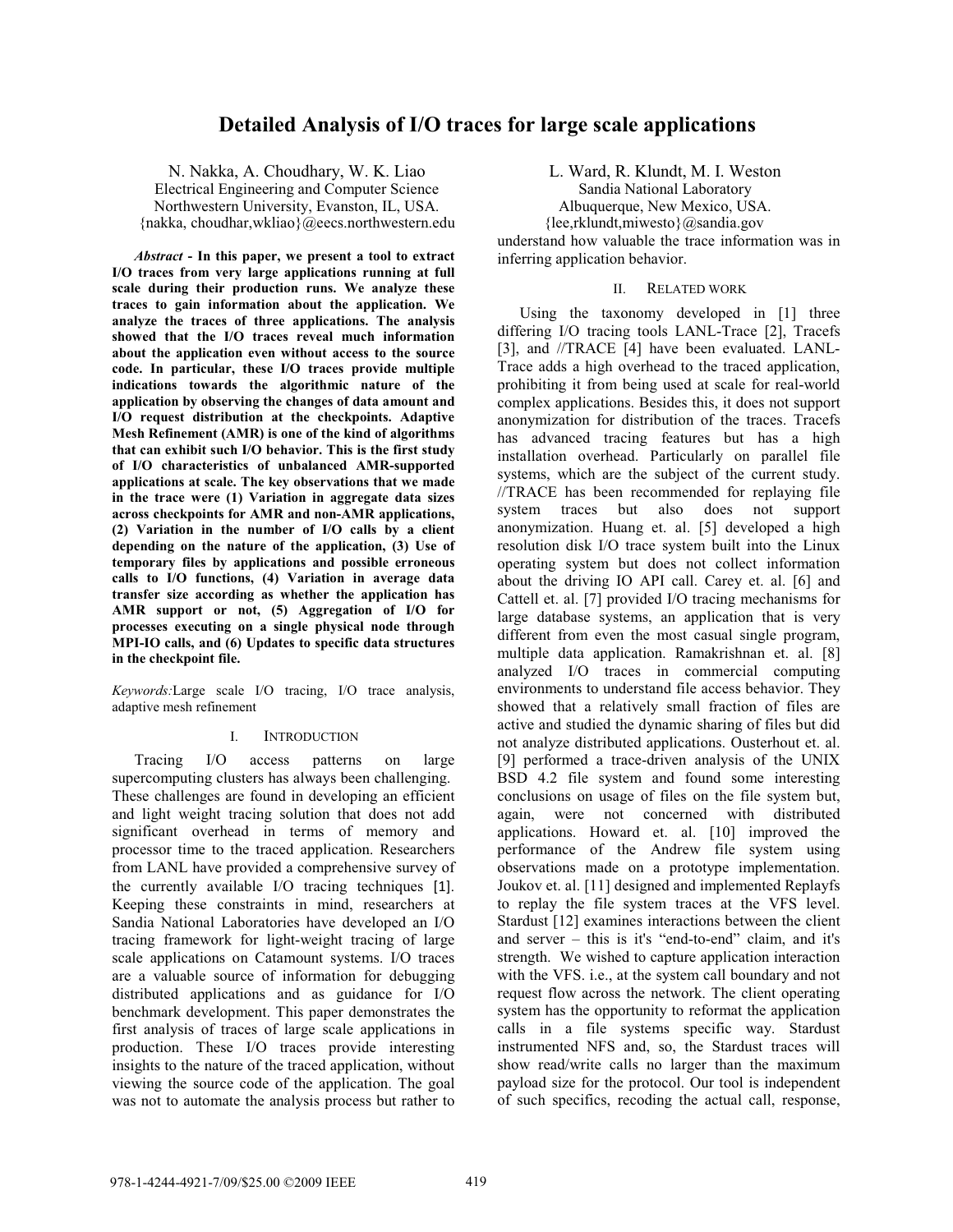and timing as given by and from the perspective of the application at the "system call" boundary.

These traces are roughly the equivalent of capturing the Windows32 IO API calls described in Magpie [13]. There did not exist such a tool on Catamount. The equivalent, under Linux, is strace(1). strace is too slow (milliseconds of overhead per call) to preclude tracing coupled applications at scale. We do not have the resources to implement the Magpie system on a large supercomputer; the instrumentation points are not there.

# III. DESCRIPTION OF TRACE UTILITY [14]

It is of great benefit and interest to system developers and administrators to acquire good understanding of usage modes on large scale machines. To address the lack of such a tool researchers at the Sandia National Laboratory have implemented a tracing utility that is meant to be used with the Catamount Lightweight Kernel (LWK) [15]. The tracing utility, along with the LWK and the application run on Red Storm, a Cray XT3+ capability class machine<sup>1</sup>. By itself Catamount does not provide directly user accessible I/O capabilities as it is a custom microkernel. Application I/O is managed by the inclusion of user level library sysio<sup>2</sup>. This library provides a virtual file system implementation which allows the application simultaneous access to various file systems. Each sysio library call provides a hook at entry and exit. The tracing needs to be initialized through a function call at the beginning of the program. Otherwise, the hook does nothing.

When the tracing functionality is activated, traversal of an entry or exit hook triggers an event, which consists of a call into the tracing code, passing a record of qualifying information for the call. Each event results in the encoding of the call, type of hook, and the qualifying information into a buffer in the tracing code. The design includes double buffering and use of asynchronous write calls to dump a buffer when  $full<sup>3</sup>$ .

The tracing utility traces only I/O calls of the application interacting with the file system. File system interactions of the tracing utility itself are not traced. On detection of internal error conditions the tracing halts, and allows the application to continue without interruption if possible.

Each process in the application job generates one file containing the I/O traces encoded in an efficient, platform independent, binary format. A dictionary

 $\overline{a}$ 

describing the binary file format must be generated using a provided external utility on the host platform. The resulting traces can be decoded into readable format by using the dictionary and the provided binary decoder on any machine.

# *A. Details of the Trace Output Format*

Each process in the parallel job generates a set of trace events. The final translated output is the concatenation of all the trace sets, and is in human readable format. Note that the trace can contain the data transfers of the client (process) across multiple checkpoints (commonly also known as restart dumps) of the application. Each set of per-client trace events begins with a header line with the following format (bold indicates keywords):

*header(headerbom,headernode(node\_nid.pid)h eaderlength(<bytes>))* 

In this trace event the node on which the trace events are generated is uniquely identified by the pair nodeid.processid.

All other contents of the final output have the following format:

```
tracetype(ENTER|EXIT)time:(secs)time:(msec
s)str(<event_name>)<infolist>
```
Each system call which occurs in the traces will have an Enter/Exit pair present. The time fields above denote seconds and microseconds since the Epoch (00:00:00 UTC, January 1, 1970) as returned by the gettimeofday call.

The *<infolist>* contains a hierarchically arranged collection of qualifying information for the particular I/O system call and varies according to the call.

A simple example is the event for entry to the open syscall. The trace event contains, after the timestamp, the name of the call, a string with a sanitized version of the pathname, and the incoming values for open flags and mode.

*tracetype*(ENTER)*time*:(1205528630)*time*:(529 780)*str*(open)*str*("filename")*flags*(578)*mode*(43 6)

A more complex example is the stat call, which resolves to a call to fxstat within the sysio library. Here are the Enter and Exit events for that call:

*tracetype*(ENTER)*time*:(125528630)*time*:(5311 85)*str*(fxstat)*ver*(1)*fd*(3)

*tracetype*(EXIT)*time*:(125528630)*time*:(53136 8)*str*(fxstat)*return*(0)*stat*(st\_dev(0)st\_ino(10 702772)st\_mode(33204)st\_nlink(1)gid(41776)uid  $(41776)$  st  $rdev(0)$  st  $size(0)$  st atime(120552855) 8)st\_mtime(1205528630)st\_ctime(1205528630)st\_ blksize(2097152)st blocks $(0)$ )

The Enter event for fxstat provides the incoming values of the version and file descriptor. The Exit event provides a return code, and the contents of the stat struct items which have been acquired by the call. The item names are taken from the stat struct definition of the machine where the traces have been generated.

<sup>1</sup> http://cray.com/products/xt4/index.html

<sup>2</sup> http://sourceforge.net/projects/libsysio

<sup>3</sup> Asynchronous behavior is dependent on the capability of the underlying file system where the trace data is written.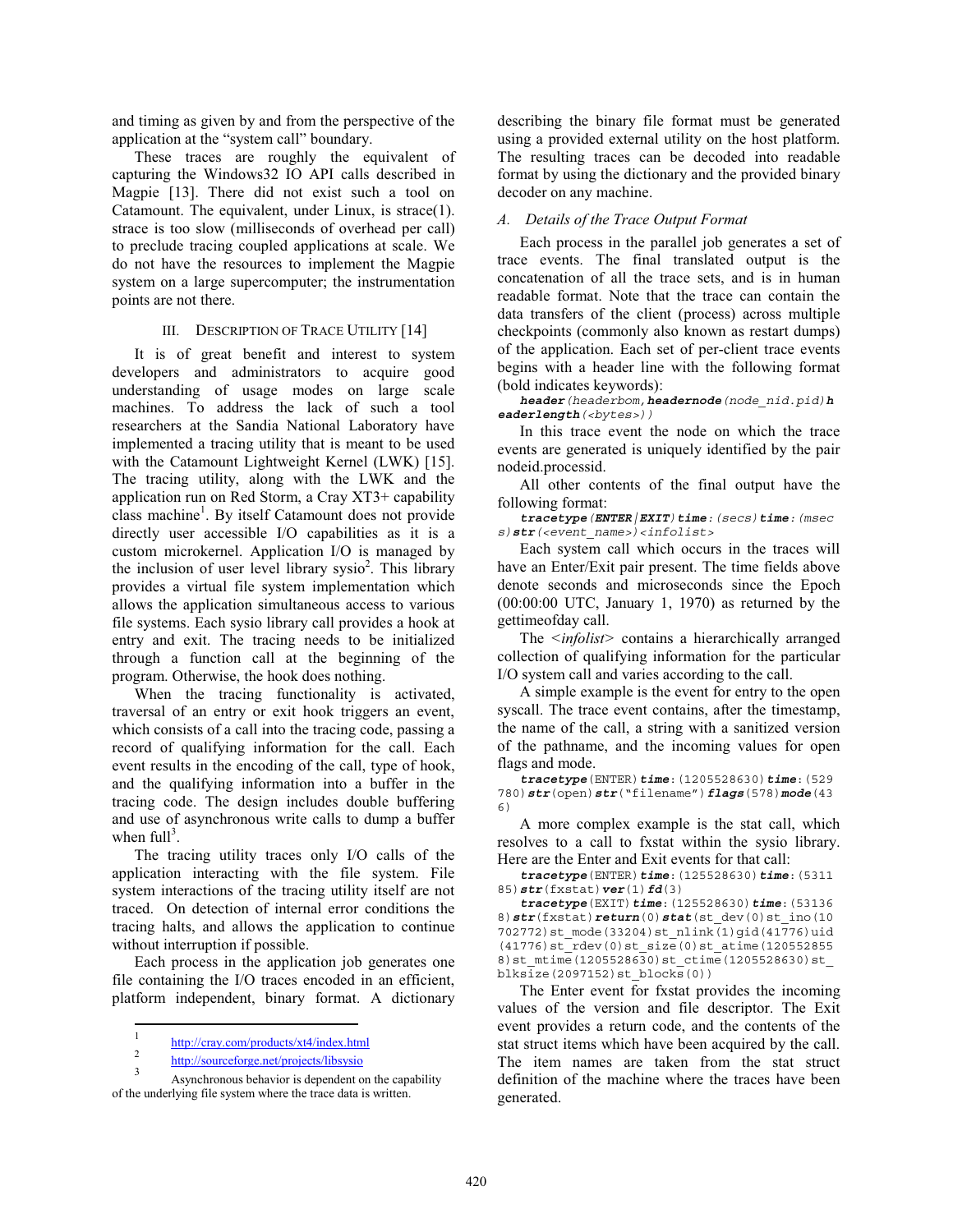The call names in the trace events reflect the actual API call within the sysio library where the trace event is being recorded. Generally these follow the  $POSIX<sup>4</sup>$ definitions and should be self-explanatory.

Some calls are specific to sysio. For example, all I/O transfers in the released traces are implemented at the lowest level with asynchronous versions of, usually familiar, calls, and iowait/iodone<sup>5</sup>. The ireadv and iwritev trace events, for instance, provide information identifying the file descriptor, the pointer to an I/O vector, and the length requested for the transfer. The request is queued, to be completed asynchronously if possible. The iodone routine is used to poll for completion, but is not traced. The return code in the iowait Exit event reports the number of bytes transferred. Here is an example of the sequence of trace events associated with a write call:

*tracetype*(ENTER)*time*:(125528630)*time*:(5863 86)*str*(iwritev)*fd*(3)**ziovec**(base(0x200EFDC0)*le n*(524288))

*tracetype*(EXIT)*time*:(125528630)*time*:(59048 9)*str*(iwritev)*ptr*(0x200B1110)

*tracetype*(ENTER)*time*:(125528630)*time*:(5904 90)*str*(iowait)*ptr*(0x200B1110)

*tracetype*(EXIT)*time*:(125528630)*time*:(59053 0)*str*(iowait)*return*(524288)

Also provided are a set of asynchronous vector I/O calls which perform extent based transfers. Both ireadx and iwritex calls take as input a file descriptor, a list and count of memory specifications (struct iovec \*) and a list and count of extent specifications (struct xtvec \*). The return value is, as for all data transfer calls, a transaction identifer ioid\_t. The extent specifications are (offset, length) pairs and define the locations in the file involved in the data transfer, as follows:

```
struct xtvec { 
  off t xtv off; // Stride/Extent offset.
  size t xtv len;// Stride/Extent length.
\};
```
The ireadx/writex calls reconcile the memory specification list and file extent list in order, performing transfers as directed, until one or the other of the lists is exhausted. Here is an example of the trace events produced by iwritex and corresponding iowaits:

```
tracetype(ENTER)time:(1216152765)time:(250
413)str(iwritex)fd(1)count(4)ziovec(base(0x53
7D50)len(10),base(0x538590)len(10),base(0x537
D70)len(10),base(0x538BB0)len(17))count(4)yxt
vec(off(0)len(15),off(20)len(5),off(30)len(10
), off(50)len(10))
```

```
tracetype(EXIT)time:(1216152765)time:(2504
87)str(iwritex)ptr(0x538DF0)
```

```
tracetype(ENTER)time:(1216152765)time:(250
505)str(iowait)ptr(0x538DF0)
```
4 IEEE Std 1003.1 available at http://standards.ieee.org/ <sup>5</sup>

l

 man pages for the calls ireadv, ireadx, iwritev, iwritex, iodone, and iowait are available on Cray XT3 machines

*tracetype*(EXIT)*time*:(1216152765)*time*:(2505 21)*str*(iowait)*return*(40)

The above trace indicates that the iwritex call sourced data from four buffers of length 10, 10, 10, and 17, and sent the data to four locations in the file, specified by (offset, length) pairs  $(0.15)$ . specified by (offset, length) pairs  $(0,15)$ , (20,5),(30,10),(50,10). The Exit event from the iowait call reported 40 bytes transferred. This implies that 7 bytes in the last buffer went unused, which is correct since the file extent specification list was exhausted before sourcing all data referred to in the memory specification.

In the following discussion for the sake of brevity and clarity of presentation, we do not include the *tracetype* and *time* stamp, whenever an excerpt from a trace is to be shown for illustrating an observation.

# IV. APPLICATIONS TRACED

Traces for 3 very large scientific applications were collected while they were executing representative production tasks. All three use the Message Passing Interface (MPI) to efficiently support inter-client communications.

*Alegra.* ALEGRA [16] is a coupled physics framework whose roots go back to 1990, when the authors joined Sandia National Laboratories and began development of a shock physics code based on arbitrary Lagrangian-Eulerian finite element algorithms. The application can be executed on multiple clients among which the input problem is distributed. The refinement of the input distribution depends on the number of clients. In this paper we analyze the two traces from Alegra provided with the same input problem , one executed on 2744 clients and the other on 5832 clients.

*S3D IO Kernel.* S3D is a compressible Navier-Stokes solver coupled with an integrator for detailed chemistry (CHEMKIN-compatible), and is based on high-order finite differencing, high-order explicit time integration, and conventional structured meshing [17]. The IO portion of S3D was extracted and it was this kernel that was traced.

*CTH.* CTH [18] is a family of codes developed at Sandia National Laboratories for modeling complex multi-dimensional, multi-material problems that are characterized by large deformations and/or strong shocks. A two-step, second-order accurate Eulerian solution algorithm is used to solve the mass, momentum, and energy conservation equations. CTH includes models for material strength, fracture, porous materials, and high explosive detonation and initiation.

Both the ALEGRA and CTH traces were taken with production binaries and parametrized with production input decks. However, in order to keep the trace files to a reasonable size, the trace files themselves have been truncated to include only the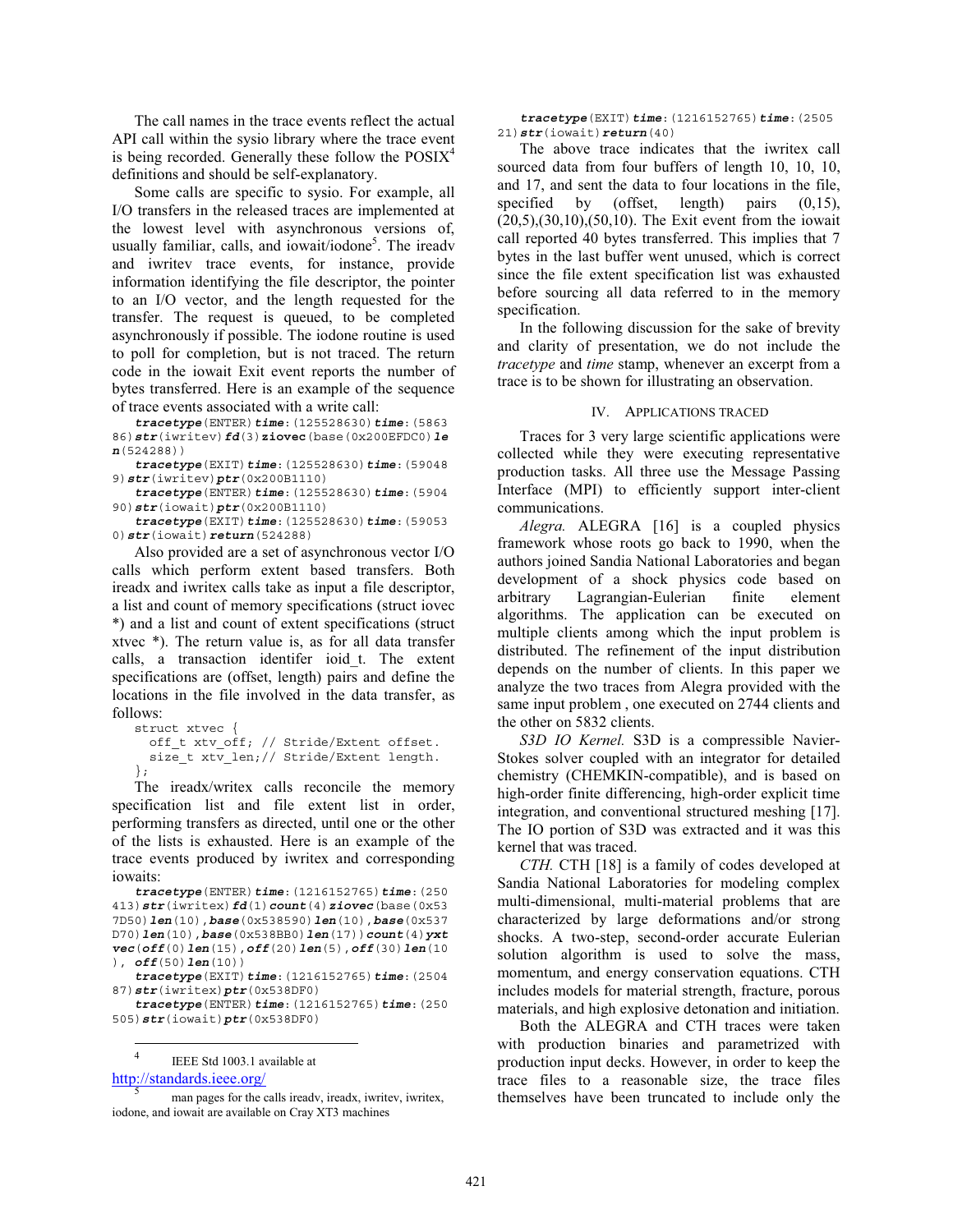first few compute-dump cycles. The remaining cycles, for both, are similar to the first few, excepting file address use, of course.

## V. VARIATION IN DATA TRANSFER SIZE ACROSS **CHECKPOINTS**

For each application the amount of data transfer per second was aggregated and the data transfer size was plotted against time. The plot for the cth application is shown in Figure 1.



Figure 1. I/O Activity with Time for CTH

In the figure each set of spikes represents the data transfer for a checkpoint. It shows that a checkpoint was taken after about every 20 minutes. However, the total amount of data transfer for each checkpoint varies, increasing gradually in the beginning and reaching a saturation point at about the 5<sup>th</sup> checkpoint. This would seem to be a side-effect of the AMR nature of the cth application. As the application progresses, for every iteration the mesh is refined further to improve the computation efficiency. As a byproduct, the amount of data dumped for each checkpoint seems to fluctuate until the adaptive algorithm reaches some equilibrium. The cth application was traced for about 200 minutes. Since cth never settled to a completely reproducible pattern, the amount of trace data included is far larger. Once again, AMR seems the prime driver for this behavior.

Alegra performs checkpoint dumps with a period of about 4 minutes. The traces contain 4 checkpoint dumps. The times captured by the traces were sufficient to capture the behavior. For instance, the 12 minutes of Alegra capture 4 time steps. Capturing the remaining 10,000 minutes would show the same behavior. For alegra 2744 shown in Figure 2 the group of data transfers starting at 3 minutes, 5.3 minutes, 7.8 minutes and 10.3 minutes correspond to the 4 checkpoints. For alegra 5832 (shown in Figure 3) the checkpoints start at 4.4 minutes, 7.9 minutes, 11.6 minutes and 15.3 minutes. From a visual observation it is clear that the aggregate data transferred for each checkpoint is the same for every consecutive

checkpoint for both versions of alegra. This strong lack of variability provides evidence for its nonadaptive nature.



Figure 2: I/O Activity with Time: alegra with 2744 clients



Figure 3: I/O Activity with Time: alegra with 5832 clients

## VI. VARIATION IN THE NUMBER OF I/O CALLS

The traces for different applications were analyzed and the number of I/O calls made by each client counted. The clients were distributed into classes depending on the number of I/O calls they made. For alegra (refer to Figure 4 and Figure 5) and s3d it was seen that there were only a very few, static, roles for clients. Data and the related work is statically partitioned among the allocated nodes at the beginning of the application and this distribution is maintained throughout the lifetime of the run. Similarly, then, the amount of data written out by each client remains the same throughout the lifetime of the run. The following figures illustrate this phenomenon. In all three applications one of the clients shows a relatively high number of I/O calls. This is the head node that reads the input decks and communicates with all other nodes to parameterize and initialize the run.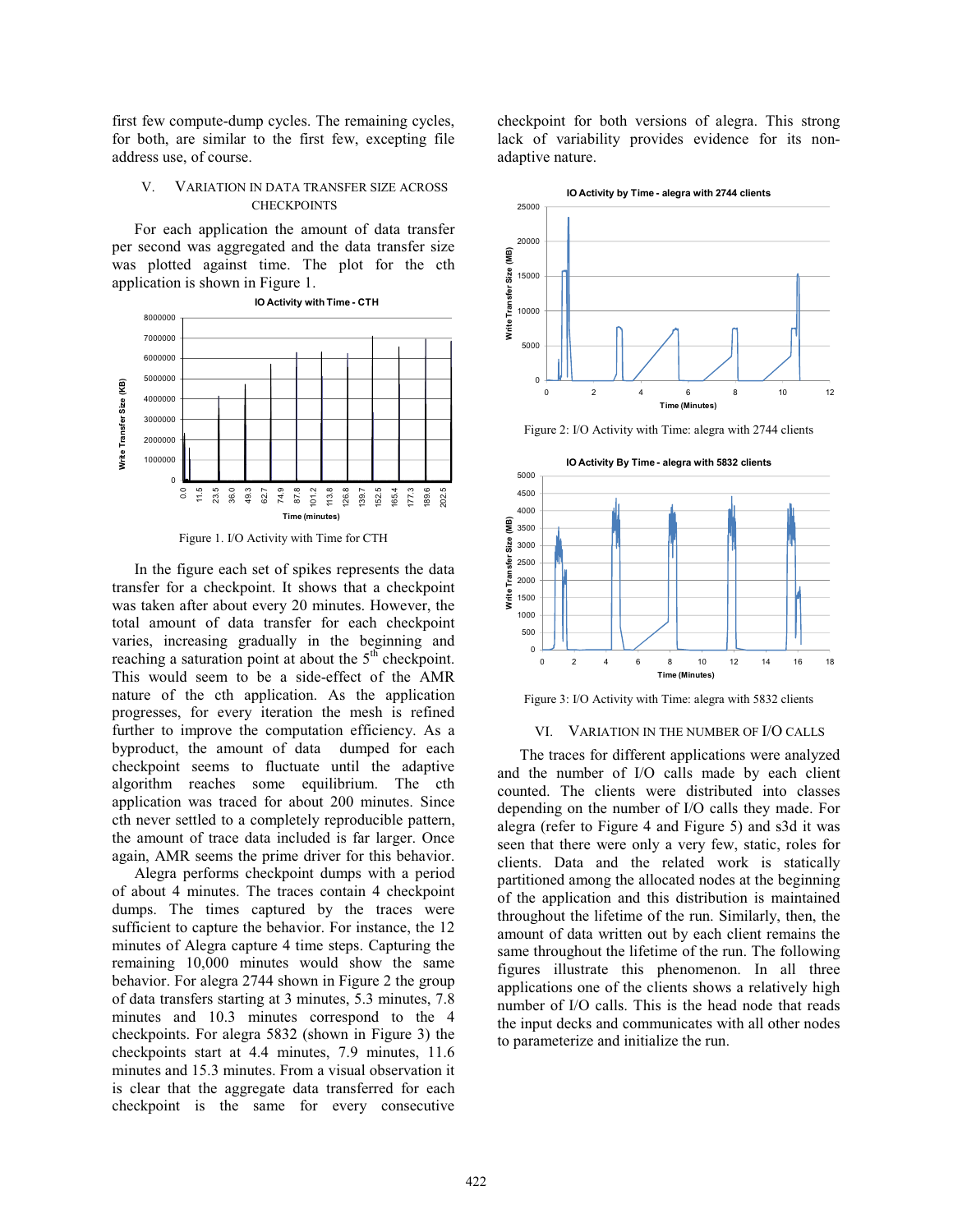

Figure 4: Client distribution by #I/O calls: alegra 2744



**Num IO Calls - alegra 5832 clients total**

Figure 5: Client distribution by #I/O calls: alegra 5832

On the other hand for the AMR-supported application, cth, there is a wide range of the number of calls made by all clients, as shown in Figure 6. This again appears only to be explained if we consider that this AMR application distributes and redistributes either or both of its data and the amount of work per cycle required among its clients. At each iteration the data distribution is redefined to adaptively balance the computation. Figure 6 demonstrate this wide spectrum in the distribution of clients.



Figure 6: Client distribution by #I/O calls: cth

### VII. USE OF TEMPORARY FILES

The I/O trace for alegra showed calls to open two temporary files. After using the file during the course of the application, the I/O trace showed calls to rmdir to remove these entries. The "rmdir" system command is normally used to remove directory entries, when the directory is empty. This returned an error response with an error code for the rmdir command. The error code returned was ENOTDIR ("Is not a directory") since the names belonged to temporary files and not directories. The "unlink" function was then called with the same filenames as parameters to remove these file entries. This gives us an understanding of the application semantics. Firstly, that the application uses two temporary files. Secondly, the application attempted to remove these names using calls to both rmdir and unlink. One of them would be successful depending on whether the name refers to a directory or a file and the other would return an error.

| $str(open) str("file1") flags (577) mode (436)$ |
|-------------------------------------------------|
| str(open)return(3)                              |
|                                                 |
|                                                 |
|                                                 |
| $str(open) str("file2") flags (577) mode (436)$ |
| str(open)return(3)                              |
|                                                 |
|                                                 |
|                                                 |
| <i>str(<b>rmdir</b>)str("file1")</i>            |
| str(rmdir)errcode(-20)                          |
| <i>str</i> ( <b>unlink</b> )str("file1")        |
| str(unlink)return(0)                            |
|                                                 |
|                                                 |
|                                                 |
| str( <b>rmdir</b> )str("file2")                 |
| str(rmdir)errcode(-20)                          |
| str( <b>unlink</b> )str("file2")                |
| str(unlink)return(0)                            |

#### VIII. AGGREGATION OF I/O

The s3d application was traced in two different setups: s3d fort is doing file per process I/O via posix I/O calls, and s3d\_MPI-IO is doing single shared file I/O via MPI IO calls. Figure 7 shows that for s3d\_fort all processes were performing almost the same amount of I/O uniformly. However for s3d\_MPI-IO, based on sizes of trace output, we noticed that half the processes were doing very little. This is evident in the distribution of clients according to the number of I/O calls made as shown in Figure 8.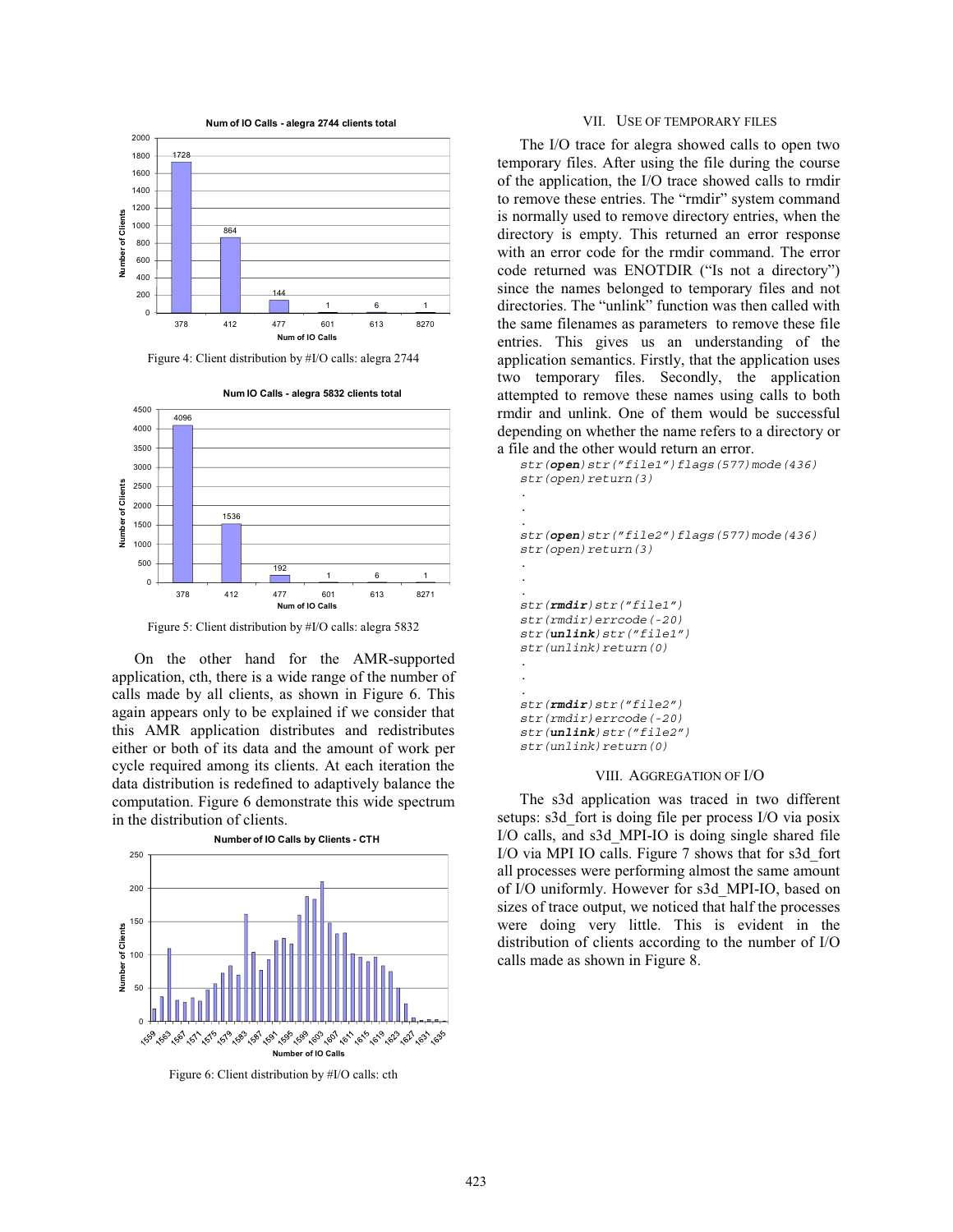

Figure 7: Client distribution by #I/O calls: s3d fortran

This behavior was not readily attributable. In this case, the source code was examined and revealed that the s3d application uses collective IO support within the ROMIO implementation of MPI-IO. ROMIO appears to chose one process from each node to use as an aggregator. This collective behavior is enabled in s3d by the use of a romio hint, 'romio no indep rw', in the call to MPI Info set. This causes only aggregators to call open(), but not non-aggregators.



Figure 8: Client distribution by #I/O calls: s3d MPI-IO

## IX. DATA TRANSFER BLOCK SIZE, SEQUENTIAL VS. RANDOM ACCESS I/O

The I/O trace shows the block of data transferred by the size of each transfer. The calls to lseek and lseek64 I/O functions that appear before data transfer function calls show whether the application is performing I/O sequentially from the file or accessing random sections of the file.

*str(ireadv)fd(3)ziovec(base(0x200EFDC0)len (1048576))* 

The above read function trace from alegra shows that the application is trying to read  $1048576$  bytes = 1MB of data. Thus the data block size is at least 1 MB.

In the trace for cth, we see a larger access block of 2 MB (2097152 bytes), as shown in the following excerpt.

*str(ireadv)fd(4)ziovec(base(0x39D07790)len (2097152))* 

From the offsets to consecutive calls to the lseek function in alegra (shown below) it can be concluded that the application does not perform sequential I/O.

| str(lseek)zoff64(1048576) |  |
|---------------------------|--|
| str(lseek)zoff64(524288)  |  |
| str(lseek)zoff64(524288)  |  |
| str(Iseek)zoff64(0)       |  |
| str(lseek)zoff64(1572864) |  |
| str(lseek)zoff64(1048576) |  |
| str(lseek)zoff64(524288)  |  |
| str(lseek)zoff64(524288)  |  |
| str(lseck) zoff64(0)      |  |
|                           |  |

Another interesting observation in seek offset was in the cth application where the offsets revealed that the application continuously wrote data to the file and read back all the data in a consecutive read. This behavior is unexplained.

#### X. UPDATES TO SPECIFIC DATA STRUCTURES

The I/O trace was helpful in understanding the workings of the application in updating specific data structures. For example, in analyzing the traces for the cth application, one would except that the application would write the checkpoint file in large chunks to the file system. However, we observed a significant number of writes of size length 4. We inferred that the "length 4 write"s are updates to header information. This is because the client writes a chunk of data at a specific position in the file and then moves the pointer back to a particular location within the written data and again writes the 4 bytes (thus updating some 4 bytes of information within the already written data). In fact, the total number bytes written initially by each client is the same. This makes it clear that this could be some kind of header information. There are several "length 4 write"s in a single checkpoint dump from a client. For all clients, the corresponding offsets in the file for all except the last "length 4 write" seem to be the same. The location of the last length 4 write varies depending on the client, hinting that this could be client specific information in the header.

```
str(lseek64)fd(4)zoff64(0)cmd(0) 
   str(lseek64)zoff64(0) 
   str(ireadv)fd(4)ziovec(base(0x39D07790)len
(2097152)) 
   str(ireadv)ptr(0x37D86930) 
   str(iowait)ptr(0x37D86930) 
   [1] str(iowait)return(638672) 
   [2] str(lseek64)fd(4)zoff64(4294667292) 
cmd(1) 
   [3] str(lseek64)zoff64(338668) 
   [4] str(iwritev)fd(4)ziovec(base(…)len(4)) 
   str(iwritev)ptr(0x37D86930) 
   str(iowait)ptr(0x37D86930) 
   str(iowait)return(4) 
   str(lseek64)fd(4)zoff64(0)cmd(0) 
   str(lseek64)zoff64(0) 
   str(ireadv)fd(4)ziovec(base(0x39D07790)len
(2097152)) 
   str(ireadv)ptr(0x37D86930)
```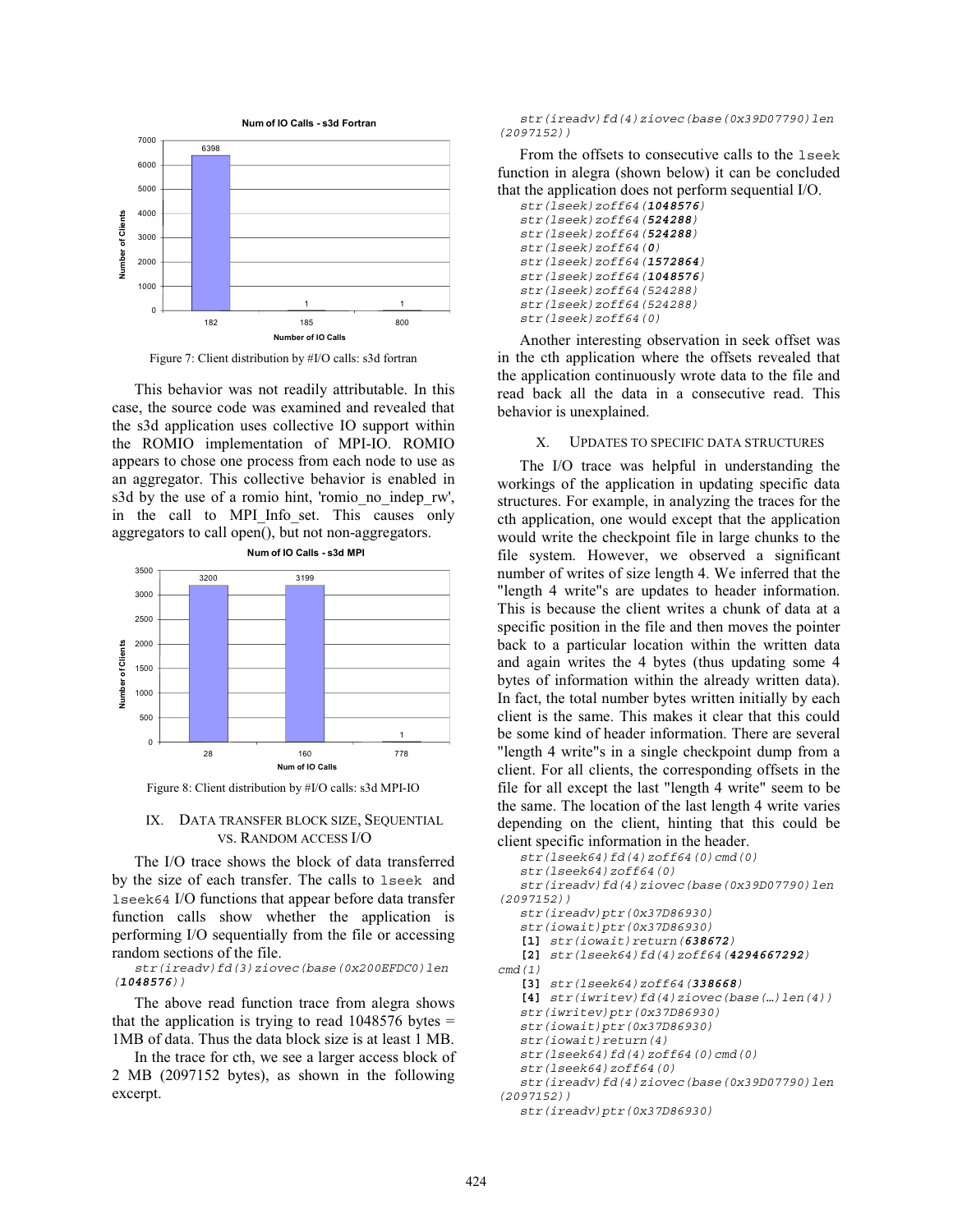*str(iowait)ptr(0x37D86930)*  **[5]** *str(iowait)return(638672)* 

In the above excerpt the first call to read (line **[1]**) returns 638672 bytes. The file pointer is currently at 638672 bytes. The following call to lseek64 (**[2]**) places the file pointer at a negative offset

 $4294667292 = -300004$  (in a signed 32 bit word) relative to the current pointer, placing the final file pointer at  $(638672 - 300004 = )$  338668 bytes as shown in line **[3]** the excerpt. The application then writes 4 bytes into this location (line **[4]**), which does not increase the size of the file but overwrite already written data. This is proved by the fact that the next read of the file returns the same 638672 bytes of data (line **[5]**).

## XI. DISTRIBUTION BY DATA TRANSFER SIZE

We examined the distribution of data transfer size across the application clients. Once again, we note a remarkable distinction between applications with and without support for AMR. Figure 9 and Figure 10 show the distribution of data transfer size for the first two checkpoints of the cth application with AMR executing on 3300 clients. Figure 11 and Figure 12 show the distribution for the alegra application without AMR support. We used the alegra run with 2744 clients for comparison.

The horizontal axis shows the amount of data transferred. Clients are binned into groups based on their data transfer size. The y-axis shows a count of the clients. The distributions show that for an AMRsupported application the amount of data transferred varies widely across the clients. For a non-AMR application, the clients reliably perform similarly sized data transfers.



Figure 9: Data transfer size histogram for chkpt#1: cth



Figure 10: Data transfer size histogram for chkpt#2: cth

#### XII. CONCLUSIONS AND FUTURE WORK

In this paper, for the first time we have obtained and analyzed I/O traces for very large scale applications executing on a large supercomputer, representative of their production runs. The tracing was performed using an I/O tracing library to be linked into the application. The analysis of the traces showed that application-level I/O traces by themselves can give us many good insights into the nature of the application without requiring access to the source code. Particularly analysis of the traces provide multiple indications of applications behavior, such as the presence of AMR (adaptive mesh refinement). Apart from distinguishing the nature of applications, the traces also revealed aggregation of I/O through MPI I/O, use of temporary files and updates to data sections in checkpoint files. The tracing tool has been developed to work specifically for the Catamount LWK. However, we cannot derive adequate benefit from the tracing mechanism by restricting it to a specific kernel. To address this very issue, we are in the process of porting it to Linux.

#### ACKNOWLEDGEMENTS

This work was supported in part by DOE SCIDAC-2: Scientific Data Management Center for Enabling Technologies (CET) grant DE-FC02-07ER25808, DOE FASTOS award number DE-FG02-08ER25848, NSF grants HECURA CCF-0621443, SDCI OCI-0724599, CCF-0833131, CCF-0621443, CNS-0830927 and NSF ST-HEC CCF-0444405.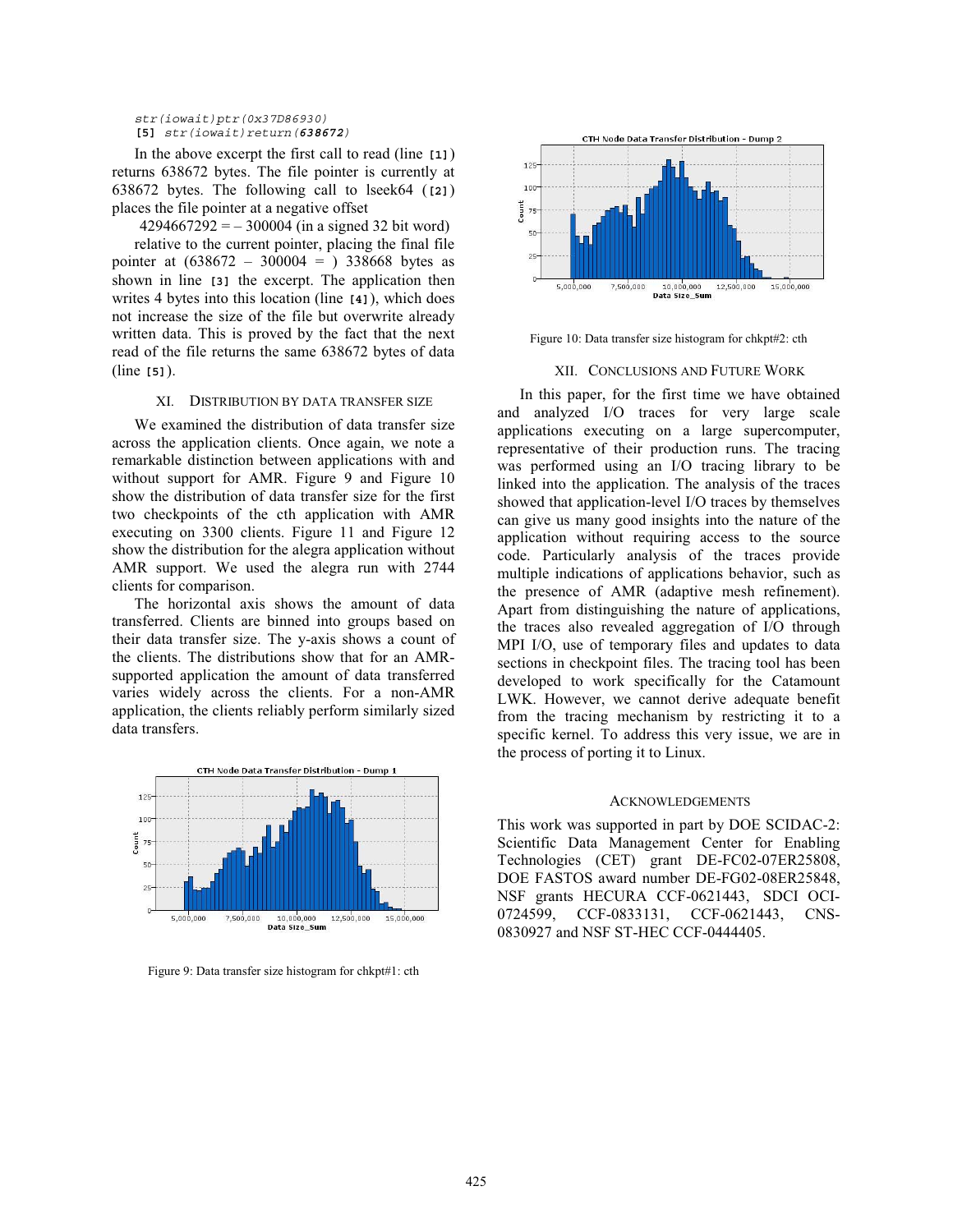

Figure 11: Data transfer size histogram for chkpt#1: alegra 2744



Figure 12: Data transfer size histogram for chkpt#2: alegra 2744

#### **REFERENCES**

- [1] Konwinski, J. Bent, J. Nunez, and M. Quist. "Towards an I/O tracing framework taxonomy," In Proceedings of the 2nd international Workshop on Petascale Data Storage, Nov 2007, New York, NY, 56-62.
- [2] Los Alamos National Laboratory open-source LANL-

Trace.<http://institute.lanl.gov/data/tdata>

- [3] A. Aranya, C. P. Wright, E. Zadok. "Tracefs: A File System to Trace Them All," In Proceedings of the 3<sup>rd</sup> USENIX Conference on File and Storage Technologies. 2004. pp. 129-145.
- [4] M. Mesnier, M. Wachs, R. Sambasivan, J. Lopez, J. Hendricks, G. Ganger, D. O'Hallaron. 2007. //TRACE: Parallel Trace Replay with Approximate Causal Events. In Proceedings 5th USENIX Conference on File and Storage Technologies. pp. 153-167.
- [5] Huang, T., Xu, T., and Lu, X. 2001. A high resolution disk I/O trace system. *SIGOPS Oper. Syst. Rev.* 35, 4 (Oct. 2001), 82-87.
- [6] Carey, M.J., DeWitt, D.J. & Naughton, J.F. "The OO7 Benchmark". In SIGMOD

Conference on the Management of Data, 1993.

- [7] Cattell, R.G.G. & Skeen, J. "Object Operations Benchmark". ACM Transactions on Database Systems 17,1 (1992) pp 1-31.
- [8] Ramakrishnan, K. K., Biswas, P., and Karedla, R. 1992. Analysis of file I/O traces in commercial computing environments. *SIGMETRICS Perform. Eval. Rev.* 20, 1 (Jun. 1992), 78-90.
- [9] Ousterhout, J. K., Da Costa, H., Harrison, D., Kunze, J. A., Kupfer, M., and Thompson, J. G. 1985. A trace-driven analysis of the UNIX 4.2 BSD file system. *SIGOPS Oper. Syst. Rev.* 19, 5 (Dec. 1985), 15-24.
- [10] Howard, J. H., Kazar, M. L., Menees, S. G., Nichols, D. A., Satyanarayanan, M., Sidebotham, R. N., and West, M. J. 1988. Scale and performance in a distributed file system. *ACM Trans. Comput. Syst.* 6, 1 (Feb. 1988), 51-81.
- [11] Joukov, N., Wong, T., and Zadok, E. 2005. Accurate and efficient replaying of file system traces. In *Proceedings of the 4th Conference on USENIX Conference on File*